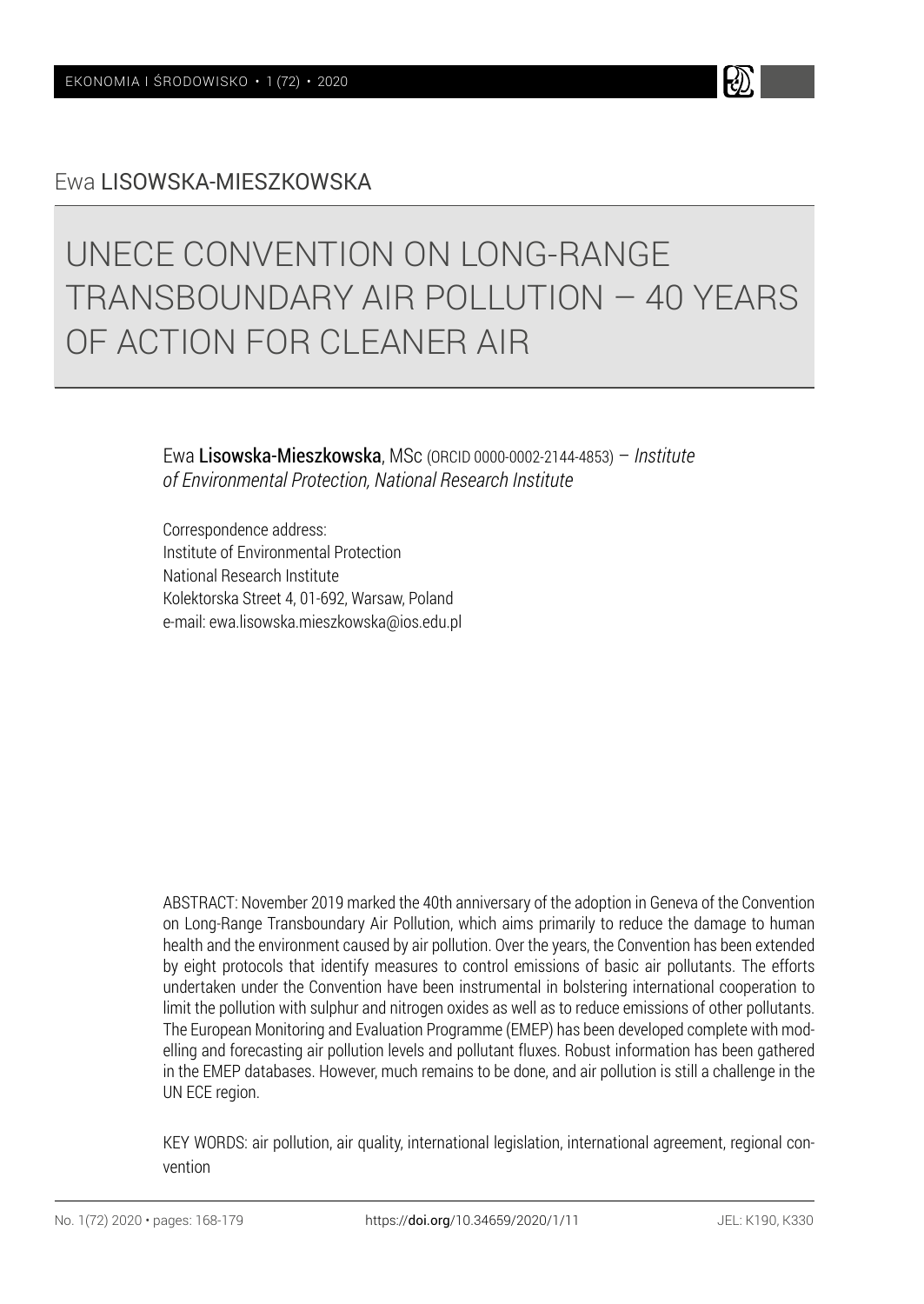#### Introduction

2019 was the 40th anniversary of the adoption of the Convention on Long-range Transboundary Air Pollution (LRTAP Convention) – the first-ever internationally binding agreement addressing the damage to human health and the environment caused by air pollution (UN ECE, 1979). Despite the tense political situation in Europe in the seventies of the 20th century, the Convention set the framework for international cooperation, which was a major step in improving the air quality in the region.

## Background of the LRTAP Convention

In the seventies of the 20th century, Europe was mostly concerned with the growing acidification of the environment. The pollutants such as sulphur and nitrogen oxides emitted by the industry, power production and transport were deposited on the ground as acid rain, while the emission source might have been located far from the deposition site, even in a foreign country. Acid rains were responsible for soil and surface water acidification and damage to ecosystems and affected human health, material corrosion, infrastructure and cultural heritage. The Scandinavian countries, where the detrimental effect of environmental acidification was particularly visible, raised this issue at the international level already in 1972 during the United Nations Conference on the Human Environment in Stockholm. In response to these problems, the European Economic Commission, one of the five regional UN commissions, which assembled the European countries, USA, Canada, Israel and the then Soviet Union (and now the majority of the states, which emerged after the collapse of the Soviet Union), initiated actions to achieve multilateral agreement to tackle the issue of air pollution and ever-growing acidification of the environment. These efforts culminated in approving the text of the Convention on Long-range Transboundary Air Pollution, which was adopted in Geneva on November 13, 1979, during a regional meeting on the protection of the environment. It was signed initially by 32 states of the UN ECE region, including Poland.

# Goals and commitments

The general aim of the Convention has been and still is to control and reduce the damage to human health and the environment caused by air pollution. In the preamble, the Parties to the Convention emphasize the importance of establishing relations and cooperate to protect the environment and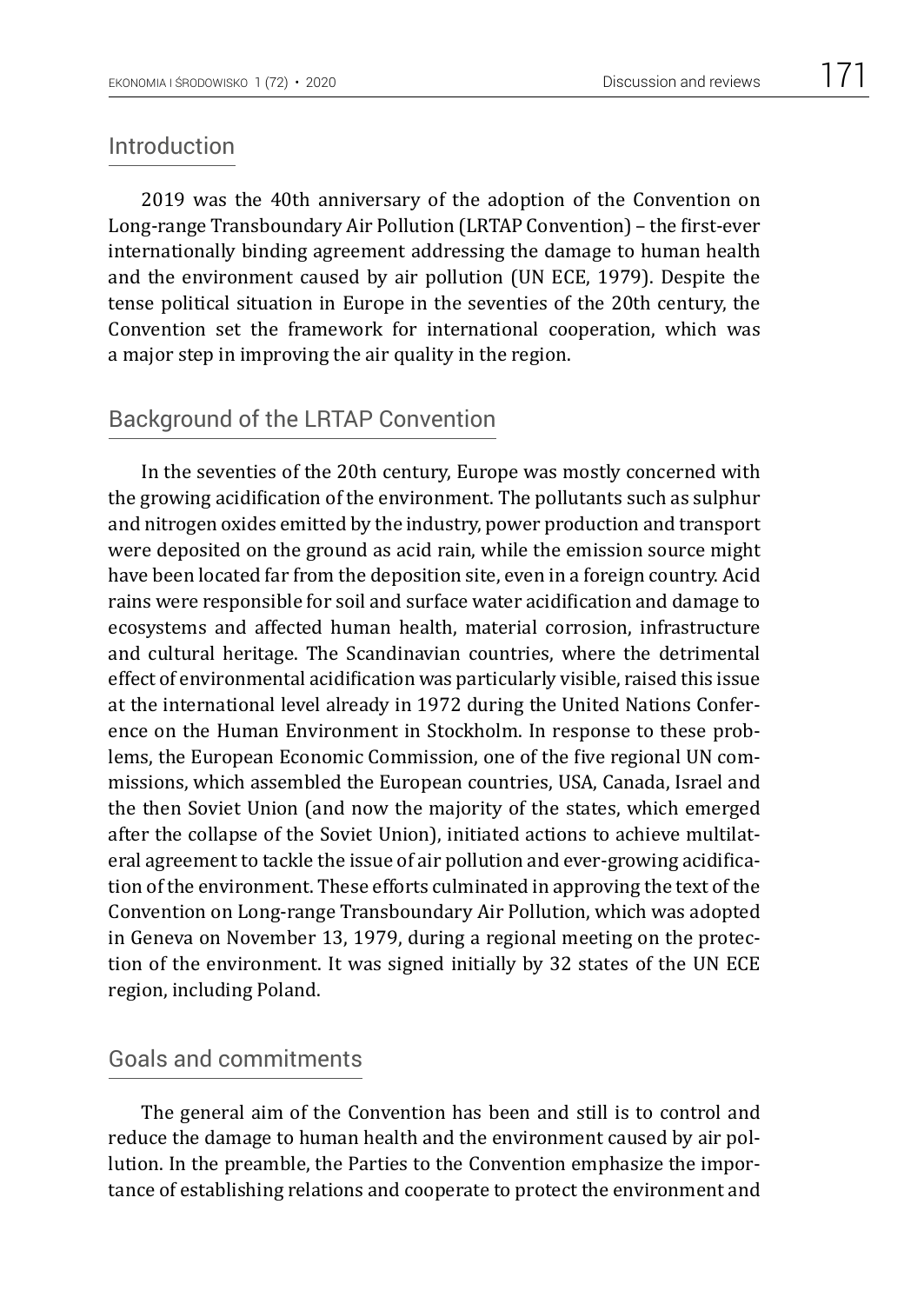recognize 'the existence of possible adverse effects, in the short and longterm, of air pollution' (including transboundary air pollution) as well as 'the need to study implications of the long-range transport of air pollutants and the need to seek solutions for the problems identified' (UN ECE, 1979). This means that the Parties to the Convention confirm their willingness to conduct and reinforce active multilateral cooperation to develop appropriate national policies and coordinate nationally undertaken efforts to combat air pollution. The Parties also undertake a commitment to conduct studies and monitoring as well as to exchange information and consultations. It is to be remembered that the text of the Convention was drawn in the seventies of the 20th century when Europe was still divided by the iron curtain and international cooperation was not an obvious thing. The ECE was then principally a unique forum for communication between Western Europe and the USA on one side, and the Eastern Bloc on the other. Thus, there are good reasons to value the cooperation in the past, the more that it yielded such positive results in the field of environmental protection.

The provisions of the Convention are of general nature and commit the Parties to take appropriate measures, among others, to:

- exchange information on and review their policies, scientific activities and technical measures aimed at combating the discharge of air pollutants (Art. 3),
- hold consultations in case of long-range transboundary air pollution episodes (or risk of such pollution episodes) (Art. 5),
- develop policies and strategies, which shall serve as a means of protecting the air quality including the air quality management systems, in particular by using the best available technologies (Art. 6),
- cooperate in the conduct of research (Art. 7),
- exchange available information on emissions data, meteorological, physicochemical and biological data relating to the process of transmission of long-range transboundary air pollution, data on control technologies for reducing air pollution as well as data on significant changes in policies for the air protection (Art. 8).

From the historical viewpoint, a milestone under the Convention was that the Contracting Parties (Art. 9) agreed to implement the 'Cooperative programme for the monitoring and evaluation of the long-range transmission of air pollutants in Europe' (EMEP), which over the past decades, enabled to establish the scientific base of the Convention. The Parties emphasized their willingness to join in its implementation, i.e. to conduct measurements, use standardized procedures for monitoring and data exchange, monitor the quality of other environmental media, such as water soil and vegetation as well as to develop national networks of EMEP monitoring stations.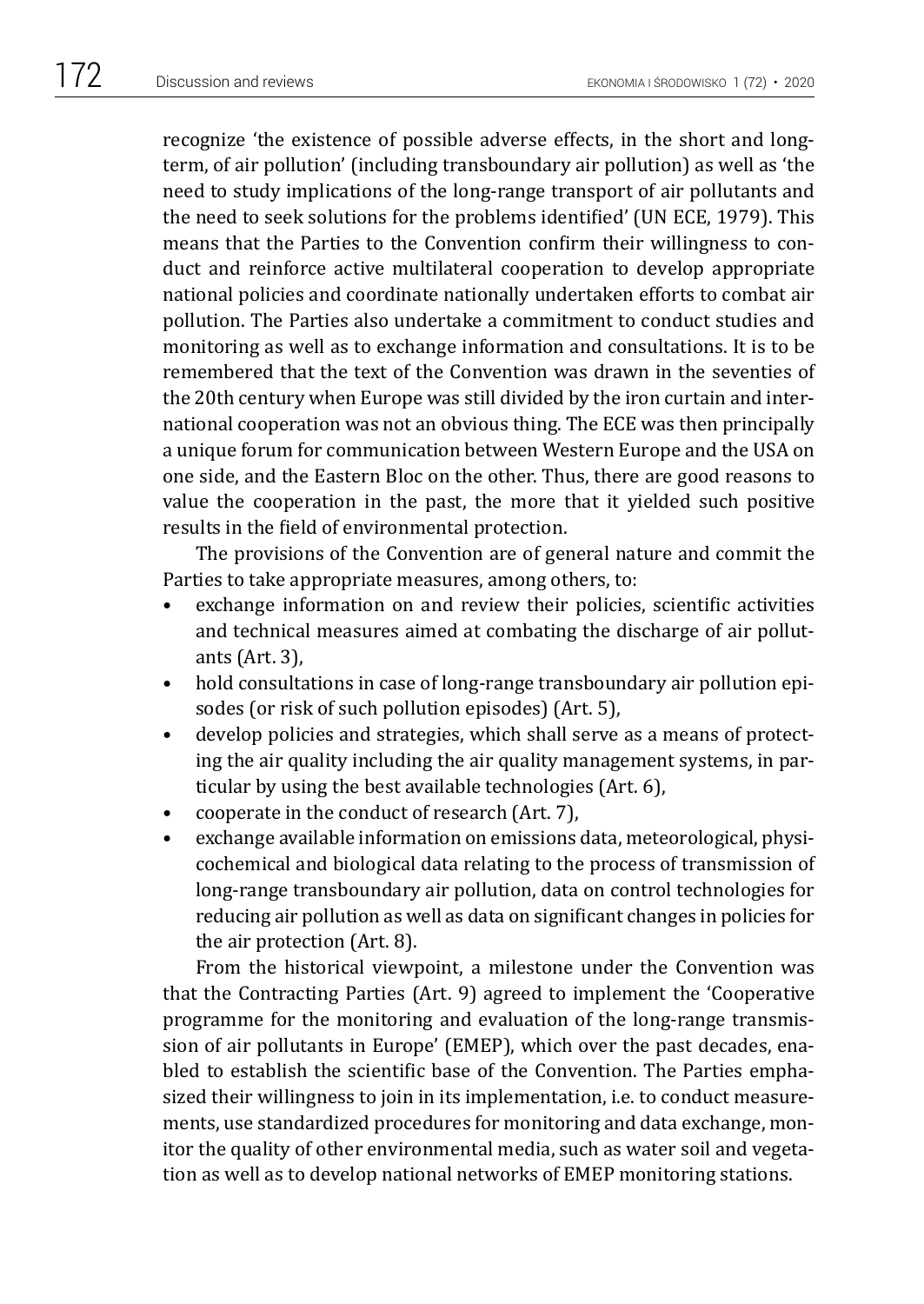## Extension of commitments – protocols

The Convention entered into force in 1983 upon ratification by 24 states. Poland has ratified the Convention somewhat later, in 1985 (Journal of Laws 1985). Despite that its text contained no concrete arrangements concerning the emission abatement level (what then provided flexibility and facilitated participation of many countries), the developing cooperation succeeded fairly swiftly in the negotiation of eight subsequent protocols, including:

- [Protocol on Long-term Financing of the Cooperative Programme for](https://www.unece.org/env/lrtap/emep_h1.html)  Monitoring and Evaluation [of the Long-range Transmission of Air Pollut](https://www.unece.org/env/lrtap/emep_h1.html)[ants in Europe](https://www.unece.org/env/lrtap/emep_h1.html) (European Monitoring and Evaluation Programme, EMEP) (signed in 1984, entered into force in 1988), the so-called EMEP Protocol (UN ECE, 1984),
- [Protocol on the Reduction of Sulphur Emissions](https://www.unece.org/env/lrtap/sulf_h1.html) or their Transboundary [Fluxes by at least 30 per cent\(](https://www.unece.org/env/lrtap/sulf_h1.html)signed in 1985, entered into force in 1987), the so-called Sulphur Protocol I (Helsinki Protocol) (UN ECE, 1985),
- [Protocol concerning the Control of Nitrogen Oxides](https://www.unece.org/env/lrtap/nitr_h1.html) or their Transbound[ary Fluxes](https://www.unece.org/env/lrtap/nitr_h1.html) (signed in 1988, entered into force in 1991), the so-called Nitrogen Protocol (Sophia Protocol) (UN ECE, 1988),
- [Protocol concerning the Control of Emissions of Volatile Organic Com](https://www.unece.org/env/lrtap/vola_h1.html)pounds [or their Transboundary Fluxes](https://www.unece.org/env/lrtap/vola_h1.html) (signed in 1991, entered into force in 1997), the so-called VOC Protocol (Geneva Protocol) (UN ECE, 1991),
- [Protocol on Further Reduction of Sulphur Emissions](https://www.unece.org/env/lrtap/fsulf_h1.html) (signed in 1994, entered into force in 1998), the so-called Sulphur Protocol II (Oslo Protocol) (UN ECE, 1994),
- [Protocol on Heavy Metals](https://www.unece.org/env/lrtap/hm_h1.html) and its 2012 amended version (signed in Aarhus in 1998, entered into force in 2003) (UN ECE, 1998a),
- [Protocol on Persistent Organic Pollutants \(POPs\)](https://www.unece.org/env/lrtap/pops_h1.html) and its 2009 amended [version](https://www.unece.org/env/lrtap/pops_h1.html) (signed in Aarhus in 1998, entered into force in 2003) (UN ECE, 1998b),
- [Protocol to Abate Acidification, Eutrophication and Ground-level Ozone](https://www.unece.org/env/lrtap/pops_h1.html)  as amended on 4 May 2012 (signed in 1999, entered into force in 2005), the so-called Gothenburg Protocol (UN ECE, 1999).

Importantly, the first of the Protocols was instrumental in providing funds for the aforementioned EMEP study Programme, which aimed at the monitoring of air quality and pollutants fluxes. Owing to subsidies secured under the Protocol, the Programme has been sustainable and, with time, has developed to achieve the present status quo. Over time, this has resulted in a robust collection of information, and the picture of the regional air quality established based on this information could not be easily ignored and encour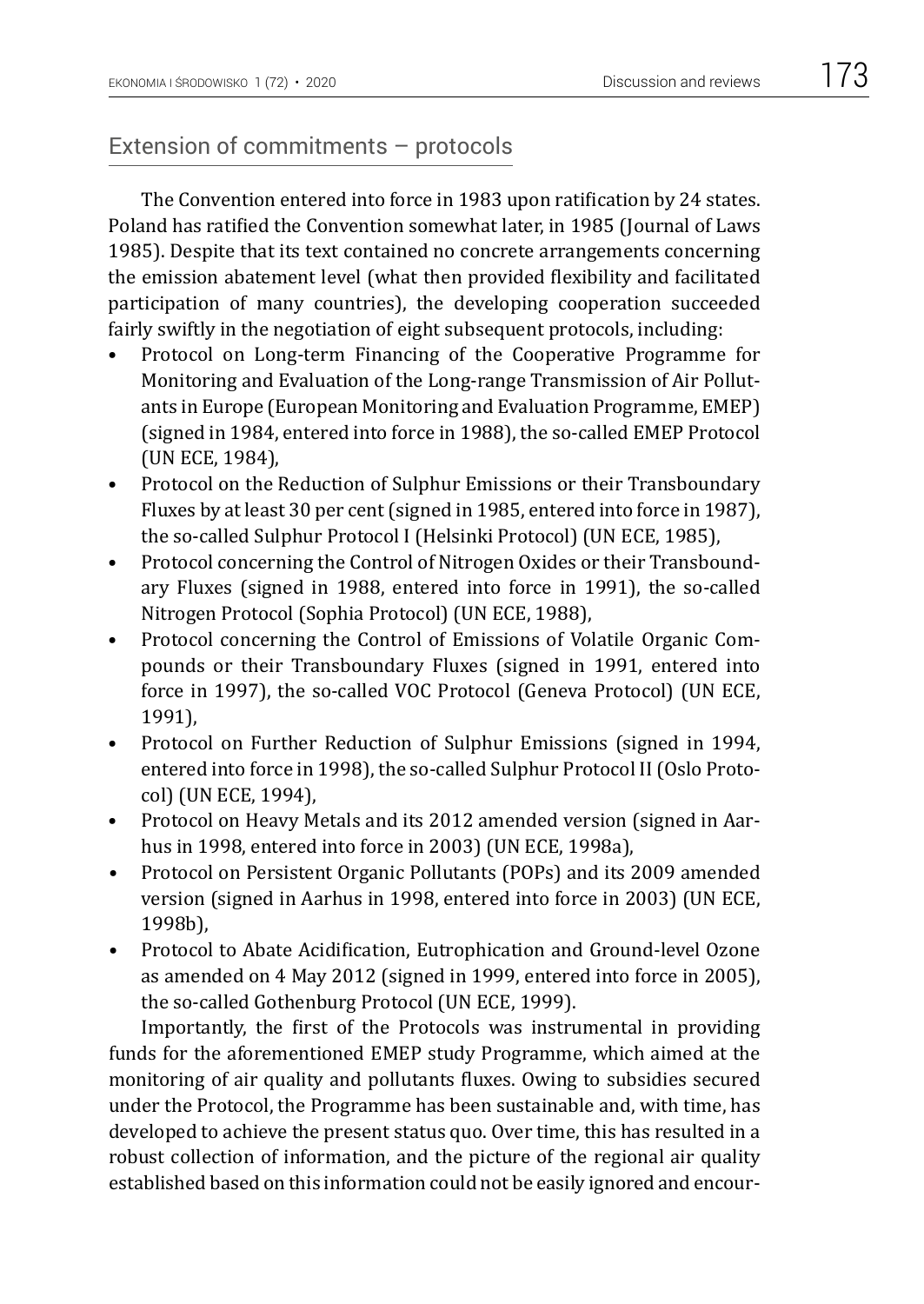aged further actions. The latter, due to the nature of the problem, could not succeed unless with international cooperation.

The subsequent protocols set real commitments to reducing emissions of particular air pollutants. While the first protocols focused on acidifying pollutants, such as sulphur and nitrogen oxides, the subsequent protocols addressed other long-range airborne compounds, including volatile organic compounds, heavy metals, persistent organic pollutants and ultimately, the entire package of acidifying and eutrophying substances and tropospheric ozone precursors, incorporated in the ultimate protocol. The commitments to reducing the annual pollutant emission, being initially equal for all countries (30% reduction in sulphur oxides, provided for in the historical Sulphur Protocol I), became quickly differentiated depending upon conditions in a given state. As a baseline, the concept of critical loads was adopted, which is defined as the load of a pollutant 'below which significant harmful effects on specified sensitive elements of the environment do not occur according to present knowledge'. Moreover, the results were used of the integrated modelling intensively developed within the framework of the Convention. The assumption was to reach no exceedance of critical load levels by the individual states. Since the adoption of the Sulphur Protocol II, the binding annual emission reduction commitments have been defined as a percentage reduction of the value reported for the baseline year. In the 1999 Gothenburg Protocol, the values of permissible national annual emission (emission ceilings) were expressed as both the absolute values (in thousands of tonnes per year) and as the per cent emission reduction which should be achieved by 2010, compared to 1990 baseline year. The above values varied between states and pollutant types, e.g. they fluctuated between 0% (Armenia) and 90% (Germany) for  $SO_2$ . In addition to introducing the permissible national annual emission levels, the protocols have stepwise regulated permissible levels of emission from various categories of stationary and mobile sources, including industries, power generation and transport. Moreover, the contents of some pollutants in the products have been standardized.

The approach of the protocols was that they encourage not only the commitments to controlling and reducing pollutant emissions but also to studying and reporting measurement data collected and formatted with the use of standardized procedures to the research centres under the EMEP Steering Body. This helped to establish a robust database on emissions, which has been used to study, predict and model transboundary pollutant fluxes across the northern hemisphere. Such a development of provisions under the Convention, from those relatively mild and easily acceptable, set by the Convention itself, to the stricter ones, albeit suitably flexible and adjusted to the varying conditions in respective countries, provided for in subsequent proto-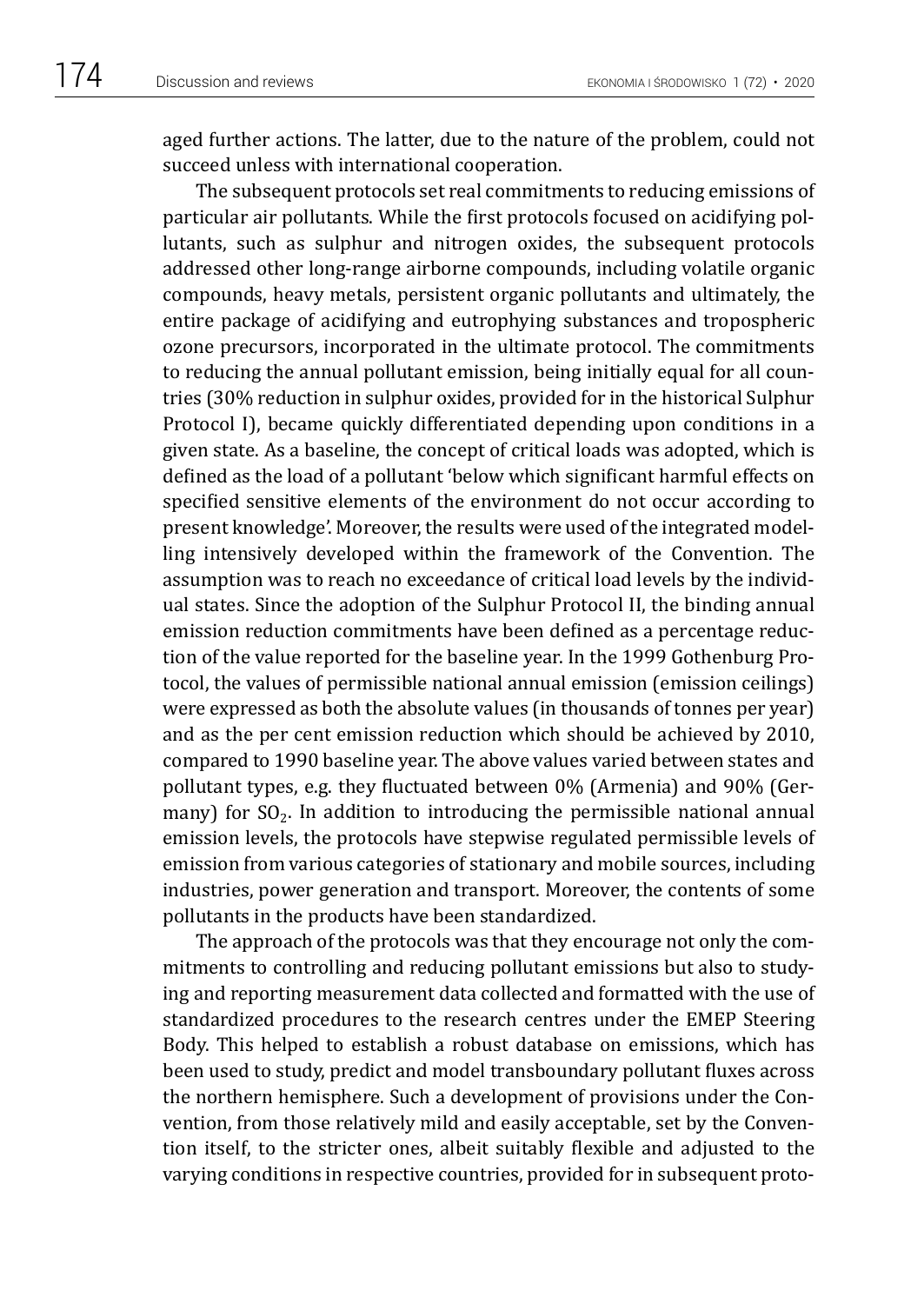cols, assured a proportionally great number of ratifications and implementations. This made the Convention approach highly effective, in particular concerning sulphur and nitrogen oxides, whose emissions declined significantly in the ECE region over the past 40 years.

# The Convention today

At present, Parties to the Convention embrace 50 states (from among 56 ECE member states) and the European Union. The Executive Body is the governing body of the Convention receiving assistance from subsidiary bodies, including:

- Implementation Committee, which tackles the matters of the Parties compliance with the provisions provided for by the Convention and Protocols,
- Working Group on Strategies and Review (WGSR),
- Working Group on Effects (WGE),
- EMEP Steering Body.

The Working Group on Strategies and Review receives reports from two Task Forces: on Techno-Economic Issues and Reactive Nitrogen, while the Working Group on Effects supervises six International Cooperation Programmes (ICPs) together with their task forces and programme centres – whose responsibility includes the integrated monitoring of air pollution, its modelling and mapping as well as pollutant impacts on waters, forests, vegetation, plantations, materials and cultural heritage.

Here belongs also the working group shared with WHO, which tackles the human health aspects of air pollution as well as an expert group for dynamic modelling, which has developed into the Centre of Dynamic Modelling since January 1st 2020. Five different research Centres operate within EMEP, which are responsible for emission inventory, modelling and forecasting, in addition to four Task Forces providing fora for discussion and scientific exchange. The Executive Body is also in charge of the Coordination Group, whose task is to develop coordination and provide support for states of Eastern Europe, Caucasus and Central Asia (EECCA).

The last three of the abovementioned protocols are of special importance now, even if the Protocols on heavy metals and POPs have lost some momentum following the adoption and entry into force of the global agreements, including 2004 Stockholm Convention on persistent organic pollutants (UNEP, 2018) and 2017 Minamata Convention on mercury (UNEP, 2019). Whereas, the Gothenburg Protocol has a high status, since it regulates a wide spectrum of issues, from the permissible levels of annual emission of basic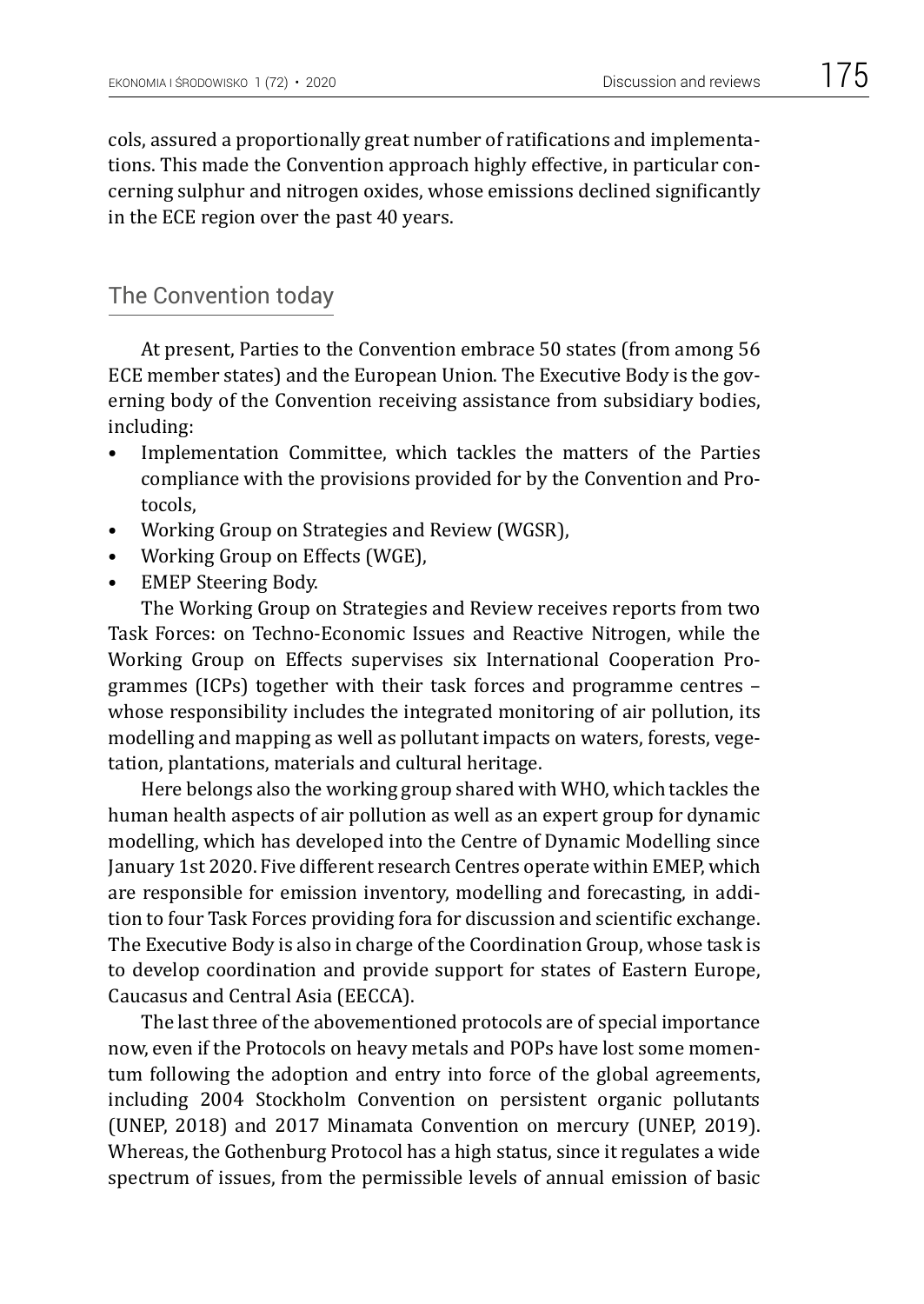pollutants such as sulphur and nitrogen oxides, non-methane volatile organic compounds and ammonia, to the emission standards for numerous stationery and mobile pollution sources along with the fuel quality requirements, to the best available techniques to keep down the ammonia emission from agriculture (UN ECE, 1999).

The Protocol was amended following a long negotiation process in 2012, to include new tighter reduction targets for sulphur and nitrogen oxides, ammonia and non-methane volatile organic compounds (NMVOC) to be achieved by 2020 and beyond, and the reduction targets for the new compound – particulate matter PM 2.5. New standards were set for the content of NMVOCs in products and new limit values for specific emission sources, both stationary and mobile. The amendments entered into force in 2019, while the European Union adopted them already in 2017 (the EU is Party to the Protocol). These reduction targets were earlier still, in 2016, the base for setting tighter requirements in the EU Directive 2016/2284 on the reduction of national emissions of certain atmospheric pollutants (EU, 2016). Thus, all the EU Member States have now the obligation to achieve the reduction targets, including those States, like Poland, which has not yet ratified the Gothenburg Protocol.

After a prolonged debate, it was agreed that the Convention should not be extended to include states outside the UN ECE. That notwithstanding, the scope of cooperation has been broadened to embrace other regions of the world and international organizations, in particular, WHO and WMO. Given the effective procedures and instruments designed under the Convention, it has become an exemplary precedent, which is now being followed by, e.g. Asian states.

#### **Achievements**

In the UN ECE region, the adoption of the Convention was crucial for initiating international cooperation, which was quite an issue at that time. This contributed to the development of air pollution abatement policies and thus, to a significant decrease in the emission of air pollutants, in particular of sulphur oxides. The scientific report established in 2016, at the request of the Executive Body, summarizing the Convention achievements to date (Maas, 2016), acknowledged that the total annual emission from the Convention Member States declined by more than  $60\%$  for SO<sub>2</sub> and by ca.  $40\%$  for NO<sub>x</sub> between the years 1990-2010. In the case of ammonia, particulate matter PM2.5 and NMVOC, there was also a decline, but much lower, whereby this decline was especially visible in the initial period of the Convention.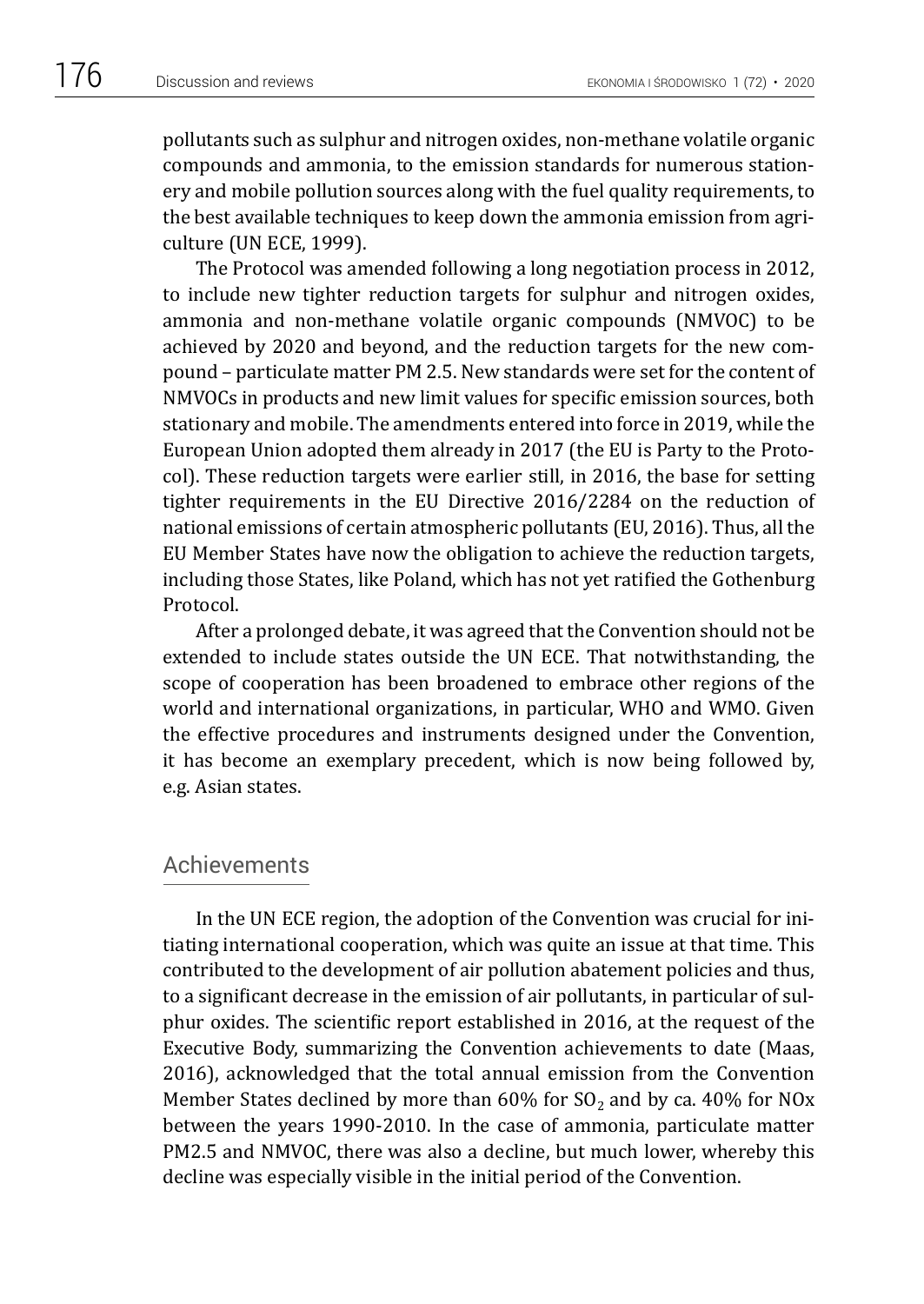The Convention pioneered in regulating the emission of heavy metals and persistent organic pollutants. The report mentioned above acknowledged that the measures designed under the Convention significantly reduced acidification threats to forest and aquatic ecosystems and prevented 600,000 premature deaths annually in the UN ECE region. Nevertheless, air pollution is still considered the cause of many premature deaths.

Under the Convention, a unique approach was adopted to the air pollution issue, which was conceived as an 'effect-oriented' approach, developed to assess the air pollution effects considering its environmental consequences, based on critical loads and levels. The latter is understood as thresholds for pollutant loads, below which no harmful effects are expected to occur in the environment while taking simultaneously into account multiple pollutants and their possible impacts and inter-relationships (multi-pollutant multi-effect approach).

The efforts under the Convention were instrumental in the development of scientific knowledge and numerous databases. A vast amount of data has been collected under the EMEP programme, both imission data from monitoring and emission data from reporting, and the data quality has been systematically improving.

Technical and scientific reports have been published annually, while the knowledge database on pollutant monitoring, emission, effects and migration as well as on emission reduction techniques and costs has been continuously extended and updated. Likewise, integrated modelling and predicting potential have been advancing. The members of task forces contribute to developing manuals, guidelines and guidebooks, such as the 'EMEP/EEA air pollutant emission inventory guidebook' (EEA Report 13/2019), which has been constantly updated and applied for reporting under the NEC Directive as well, or the 'Framework Code for Good Agricultural Practice for Reducing Ammonia Emissions' (UN ECE, 2015), developed by the Task Force on Reactive Nitrogen as a base to prepare national codes of good practice.

Moreover, legislative arrangements, which have been developed under the Convention, allow for a flexible approach to the implementation of its provisions and a stepwise fulfilment of commitments. This is important when ratifying the Convention and has special significance for the states from the EECCA region. Both the way the Convention functions and the legislative solutions applied have been considered as exemplary for other agreements and regions of the world.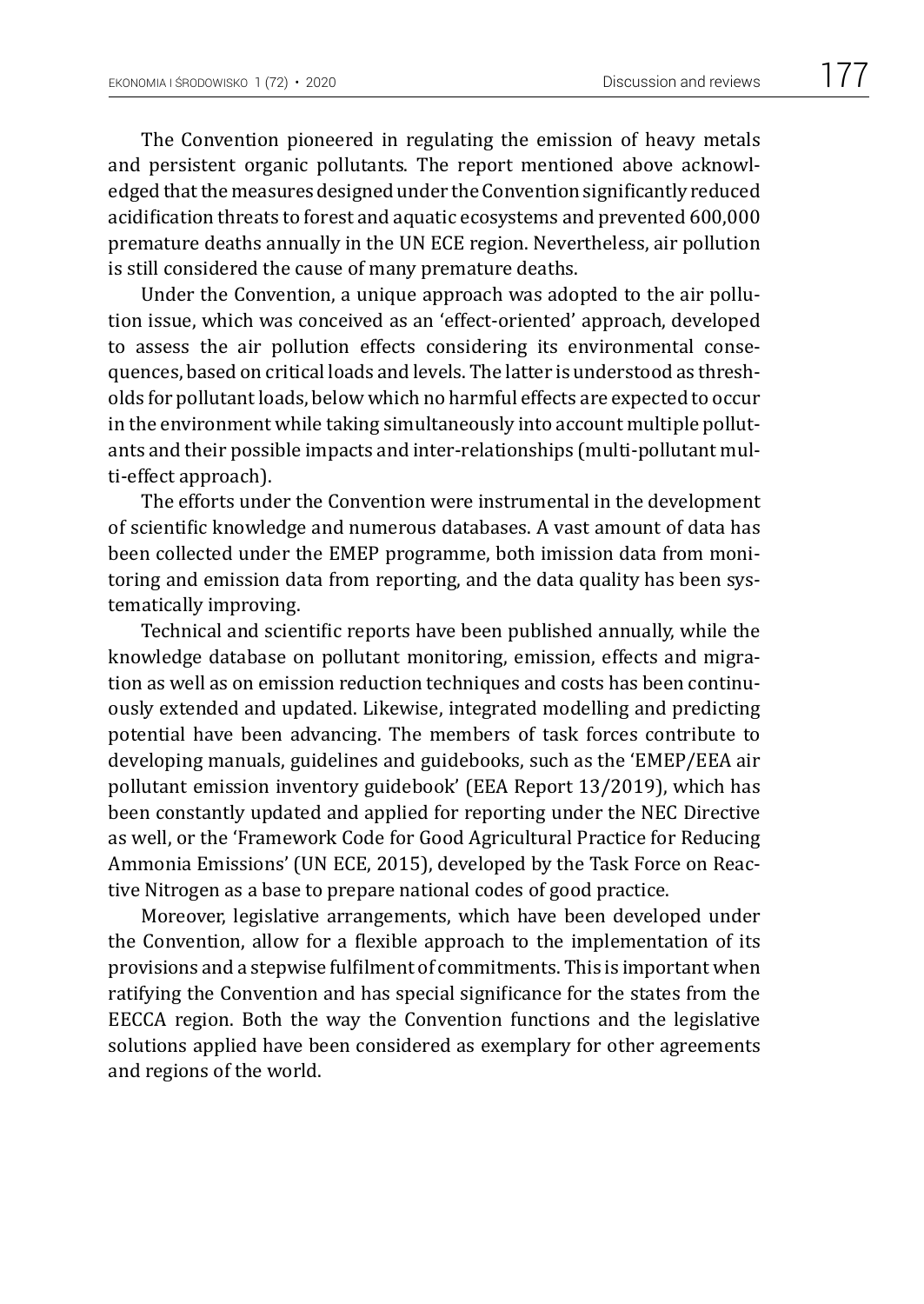#### Future challenges

The abovementioned achievements, however, do not grant that the issue of excessive air pollution in the UN ECE region has been solved. Contrastingly, a distinct decelerating trend was observed for the decline of the monitored air pollutant values, and presently, one cannot reasonably expect such spectacular effects of the Convention, as it was in the nineties of the 20th century. Further reduction of emissions becomes more difficult and costly for the states of the UN ECE region, including the European Union, the more so that the sectors posing the greatest threat to the air quality include, among others, agriculture, food industries and household heating. Further reduction of emissions in these sectors requires not only increased investments and introduction of best available technologies but also changes of the consumers' lifestyles, diet and habits. The latter seems to be much more challenging to be regulated with legal provisions and standards.

The newest report concerning the emissions inventory within the European Union published by the European Environment Agency (EEA Report No 08/2019) states that more than half of the 26 pollutant emissions monitored within the UE have slightly grown up in 2017 as compared to the preceding year. Declining trends are still valid for the emissions of sulphur and nitrogen oxides, whereby the latter poses a serious problem due to disruptions of the global nitrogen cycle and detrimental effects in humans and the environment. On the other hand, the emissions of NMVOCs, certain POPs, heavy metals and ammonia have increased. The growing emission of ammonia is especially challenging for the EU, since in the years 1990-2017, the percent decrease for this emission was significantly lower than for other pollutants, while in 2014-2017 it increased by 2.5% (EEA, 2019).

The new Long-term strategy for the Convention on Long-range Transboundary Air Pollution adopted in 2018 (ECE/EB.AIR/142/Add.2) addresses the following most important future challenges:

- Reduction in the emission of particulate matter, including black carbon, and precursors of secondary particulate matter – given their significant health effect in terms of human morbidity and mortality as well as the detrimental impact on the environment (acidification, salinization) and materials (corrosion),
- Reduction in the emission of tropospheric ozone precursors, including methane – given the damaging effect of ozone on ecosystems, and on vegetation in particular, and considering the predicted renewed growth of the atmospheric ozone concentrations in the years 2020-2030,
- Solving the problem of nitrogen cycle disruption in the environment and the excessive emission of nitrogen compounds (especially of ammonia)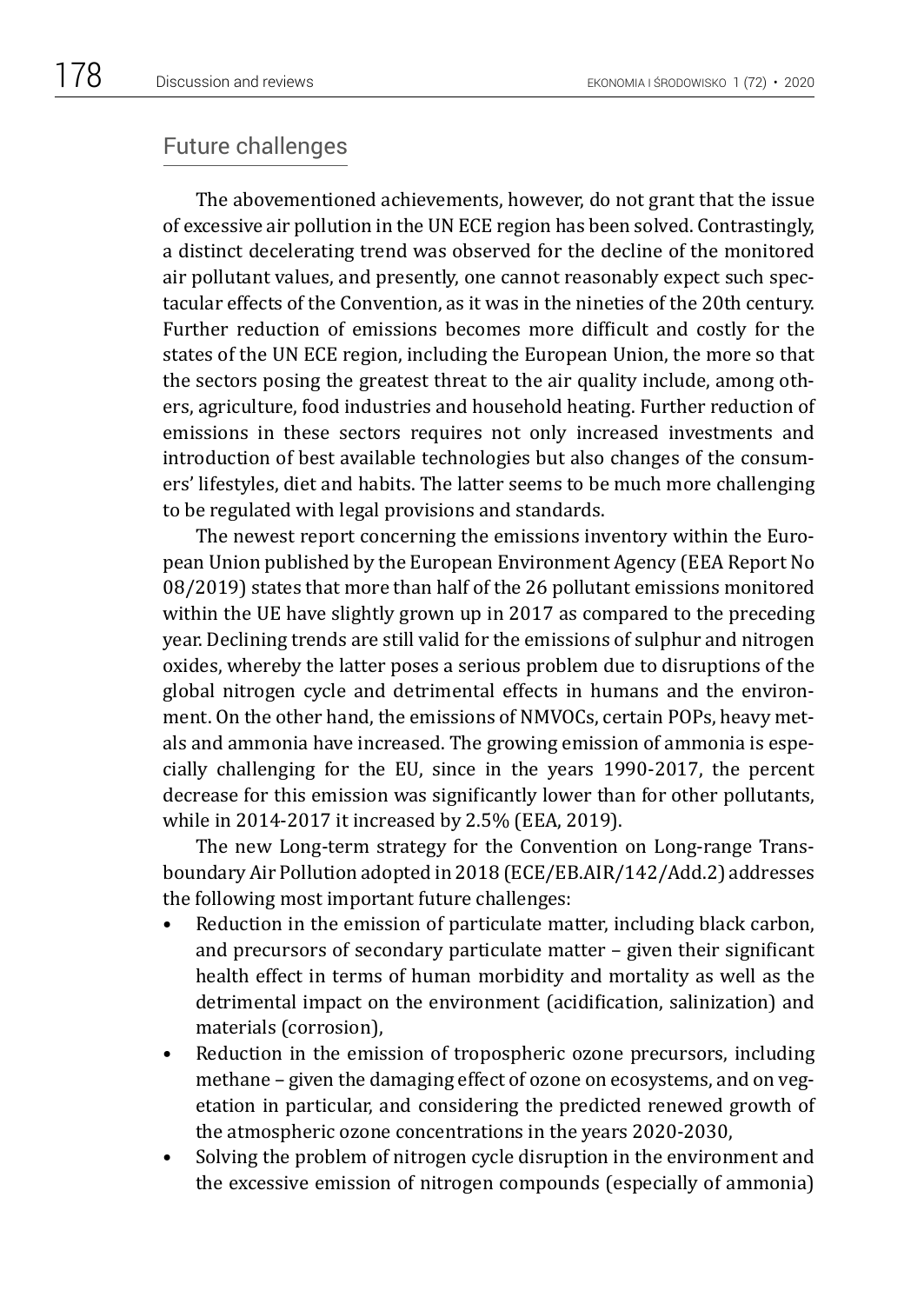– given the growing eutrophication and disruption of global and regional nitrogen cycles.

Other significant priorities under the Strategy involve further study on the effects of air pollutants and their interactions with ecosystem functioning and climate change, in addition to the development of air quality monitoring, pollutant impact evaluation and modelling. The important tasks envisaged by the Strategy embrace studies on the effect of the hemispheric and regional pollution levels on the local air quality, especially in urban areas as well as studies on synergy and effectiveness of mitigation efforts undertaken at various scales.

The increase in ratification numbers is of vital importance, in particular as concerns the three last protocols (especially among the EECCA states, with which intensive talks are held, supported by advisory meetings and workshops) as well as the development, under the Convention, of broad cooperation with organisations, institutions and initiatives dealing with similar issues. To support these efforts, a new initiative was launched – the Forum for International Cooperation on Air Pollution. When it comes to further tightening of commitments provided for in the protocols to the Convention, the work has been already initiated to develop a successive update to the Gothenburg Protocol, which shall regulate emissions of black carbon and methane as well as the emission from marine shipping.

#### Concluding remarks

Despite the lapse of time, the LRTAP Convention remains the most important regional agreement on controlling and reducing the damage to human health and the environment caused by transboundary air pollution. The agreement has been evolving over the past four decades and has thus maintained the form, which fits in the present reality, even more, it has been considered as a landmark example to inspire regional solutions elsewhere. However, financial support for activities under the Convention remains a permanent problem, while there are still many challenges ahead.

#### Literature

- ECE/EB.AIR/142/Add.2, Decision 2018/5: Long-term strategy for the Convention on Long-range Transboundary Air Pollution for 2020−2030 and beyond, https:// www.unece.org/env/lrtap/executivebody/eb\_decision.html [19-11-2019].
- EEA, 2019. NEC Directive reporting status 2019, [https://www.eea.europa.eu/](https://www.eea.europa.eu/themes/air/air-pollution-sources-1/national-emission-ceilings/nec-directive-reporting-status-2019) [themes/air/air-pollution-sources-1/national-emission-ceilings/nec-directive](https://www.eea.europa.eu/themes/air/air-pollution-sources-1/national-emission-ceilings/nec-directive-reporting-status-2019)[reporting-status-2019](https://www.eea.europa.eu/themes/air/air-pollution-sources-1/national-emission-ceilings/nec-directive-reporting-status-2019) [19-11-2019].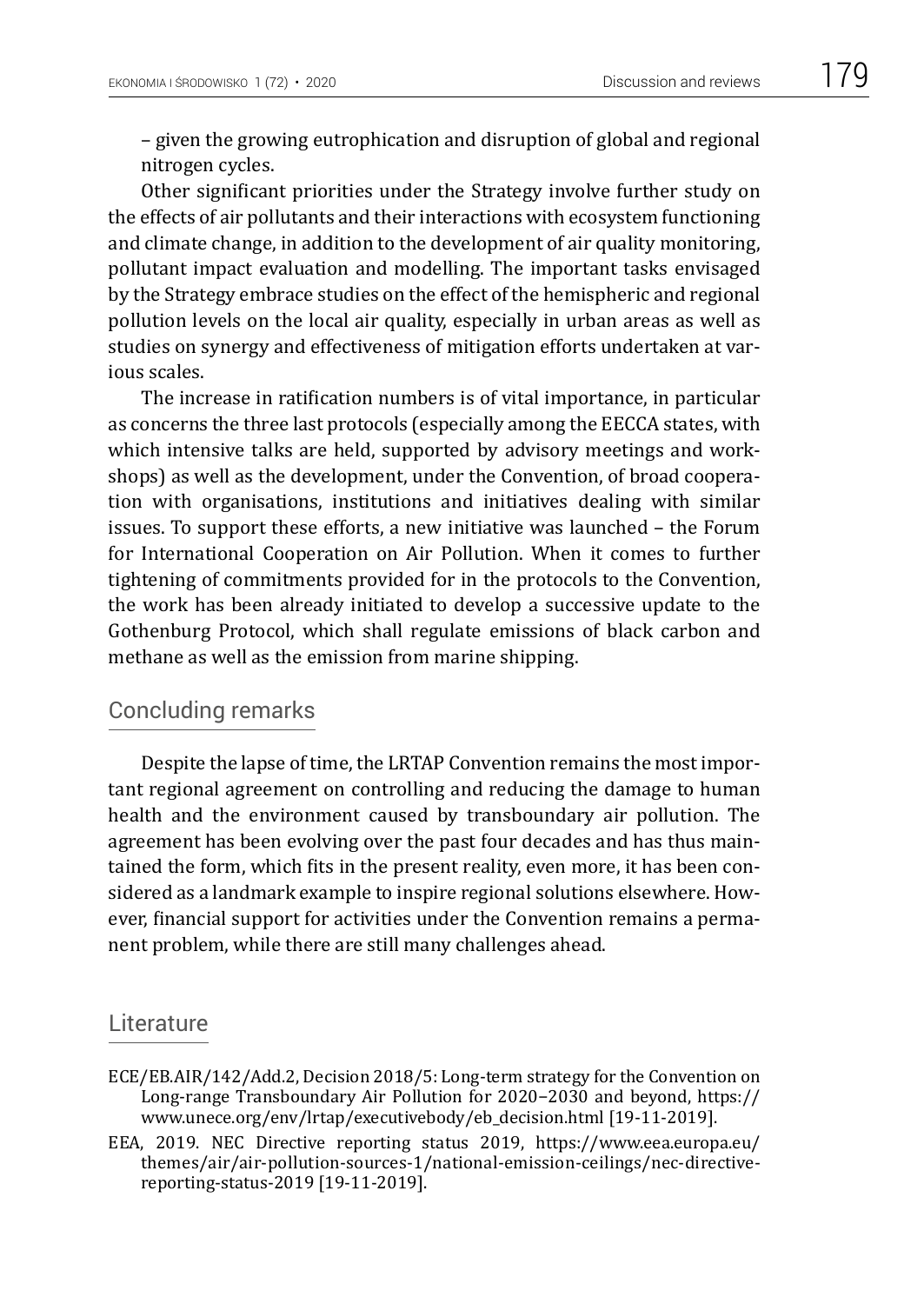- EEA Report No 08/2019, European Union emission inventory report 19902017 under the UNECE Convention on Longrange Transboundary Air Pollution (LRTAP).
- EEA Report No 13/2019, EMEP/EEA air pollutant emission inventory guidebook 2019. Technical guidance to prepare national emission inventories, European Environment Agency, Publications Office of the European Union, ISBN 978-92- 9480-098-5.
- EU, 2016. Directive 2016/2284 of the European Parliament and of the Council of 14 December 2016 on the reduction of national emissions of certain atmospheric pollutants, amending Directive 2003/35/EC and repealing Directive 2001/81/ EC, OJ L 344.
- Konwencja w sprawie transgranicznego zanieczyszczania powietrza na dalekie odległości sporządzona w Genewie dnia 13 listopada 1979 r., 1985, Dz. U. nr 60, poz. 31, [http://prawo.sejm.gov.pl/isap.nsf/download.xsp/WDU19850600311/](http://prawo.sejm.gov.pl/isap.nsf/download.xsp/WDU19850600311/O/D19850311.pdf) [O/D19850311.pdf](http://prawo.sejm.gov.pl/isap.nsf/download.xsp/WDU19850600311/O/D19850311.pdf) [19-11-2019].
- Maas, R., Grennfelt, P. (Eds.), 2016. Towards Cleaner Air. Scientific Assessment Report 2016. EMEP Steering Body and Working Group on Effects of the Convention on Long-Range Transboundary Air Pollution, Oslo, [http://www.unece.org/environ](http://www.unece.org/environmental-policy/conventions/envlrtapwelcome/publications.html)[mental-policy/conventions/envlrtapwelcome/publications.html](http://www.unece.org/environmental-policy/conventions/envlrtapwelcome/publications.html) [19-11-2019].
- UN ECE, 1979. Convention on Long-range Transboundary Air Pollution, [http://www.](http://www.unece.org/fileadmin/DAM/env/lrtap/full%20text/1979.CLRTAP.e.pdf) [unece.org/fileadmin/DAM/env/lrtap/full%20text/1979.CLRTAP.e.pdf](http://www.unece.org/fileadmin/DAM/env/lrtap/full%20text/1979.CLRTAP.e.pdf) [19-11- 2019].
- UN ECE, 1984. Protocol to the 1979 Convention on Long-range Transboundary Air Pollution on Long-term Financing of the Cooperative Programme for Monitoring and Evaluation of the Long-range Transmission of Air Pollutants in Europe (EMEP), [http://www.unece.org/env/lrtap/emep\\_h1.html](http://www.unece.org/env/lrtap/emep_h1.html) [19-11-2019].
- UN ECE, 1985. Protocol to the 1979 Convention on Long-range Transboundary Air Pollution on the Reduction of Sulphur Emissions or their Transboundary Fluxes by at least 30 per cent, [http://www.unece.org/env/lrtap/sulf\\_h1.html](http://www.unece.org/env/lrtap/sulf_h1.html) [19-11- 2019].
- UN ECE, 1988. Protocol to the 1979 Convention on Long-range Transboundary Air Pollution concerning the Control of Emissions of Nitrogen Oxides or their Transboundary Fluxes, [http://www.unece.org/env/lrtap/nitr\\_h1.html](http://www.unece.org/env/lrtap/nitr_h1.html) [19-11-2019].
- UN ECE, 1991. Protocol to the 1979 Convention on Long-range Transboundary Air Pollution concerning the Control of Emissions of Volatile Organic Compounds or their Volatile Fluxes, [http://www.unece.org/env/lrtap/vola\\_h1.html](http://www.unece.org/env/lrtap/vola_h1.html) [19-11- 2019].
- UN ECE, 1994. Protocol to the 1979 Convention on Long-range Transboundary Air Pollution on Further Reduction of Sulphur Emissions, [http://www.unece.org/](http://www.unece.org/env/lrtap/fsulf_h1.html) [env/lrtap/fsulf\\_h1.html](http://www.unece.org/env/lrtap/fsulf_h1.html) [19-11-2019].
- UN ECE, 1998a. Protocol to the 1979 Convention on Long-range Transboundary Air Pollution on Heavy Metals, [http://www.unece.org/env/lrtap/hm\\_h1.html](http://www.unece.org/env/lrtap/hm_h1.html) [19- 11-2019].
- UN ECE, 1998b. Protocol to the 1979 Convention on Long-range Transboundary Air Pollution on Persistent Organic Pollutants, [http://www.unece.org/env/lrtap/](http://www.unece.org/env/lrtap/pops_h1.html) [pops\\_h1.html](http://www.unece.org/env/lrtap/pops_h1.html) [19-11-2019].
- UN ECE, 1999. Protocol to the 1979 Convention on Long-range Transboundary Air Pollution to Abate Acidification, Eutrophication and Ground-level Ozone, [http://](http://www.unece.org/env/lrtap/multi_h1.html) [www.unece.org/env/lrtap/multi\\_h1.html](http://www.unece.org/env/lrtap/multi_h1.html) [19-11-2019].